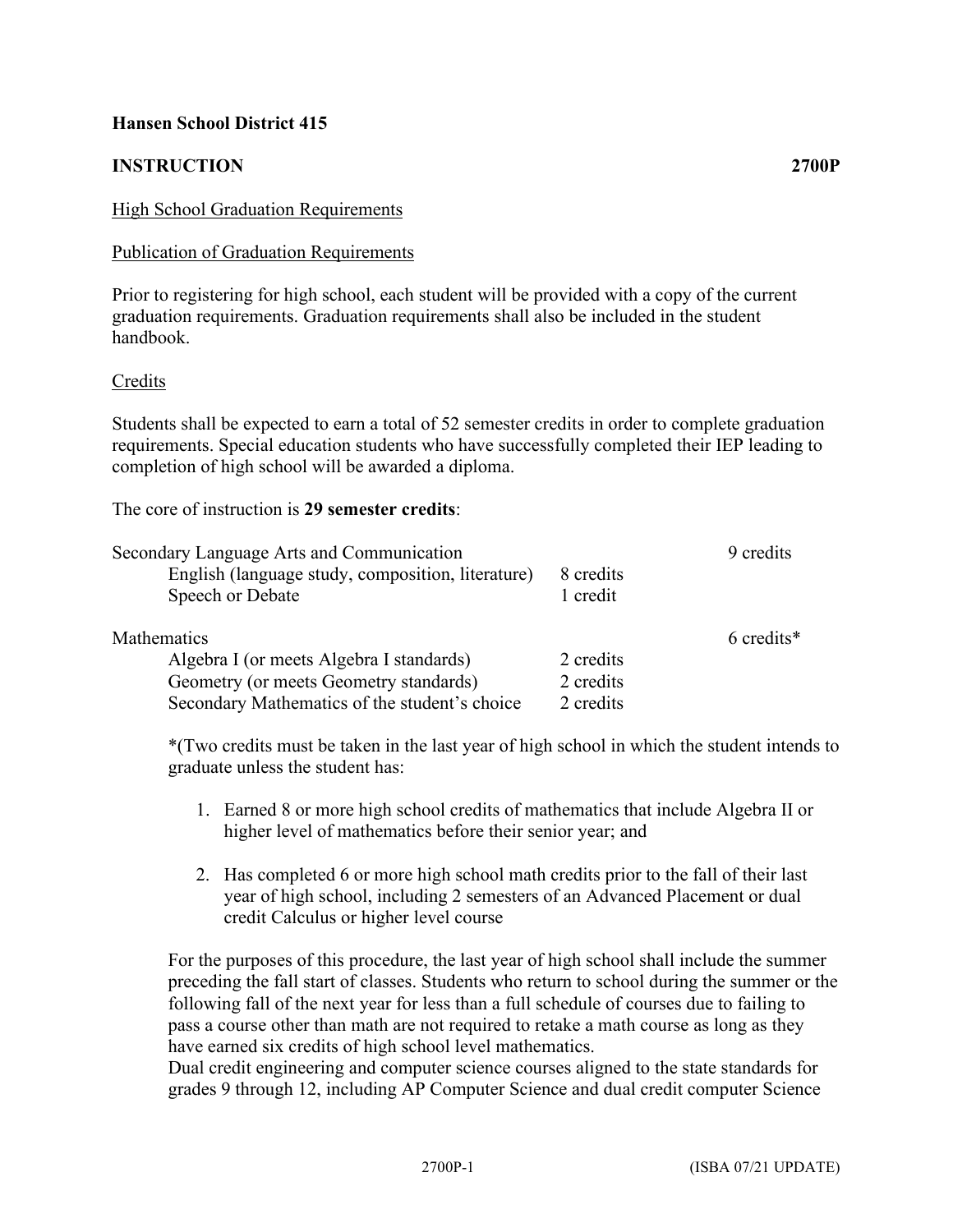courses may be counted as a mathematics credit if the student has completed Algebra II (or equivalent integrated mathematics) standards.

\**Students who choose to take Computer Science and Dual Credit Engineering may not concurrently count such courses as both a mathematics and science credit*

Science

Secondary Science 6 credits\* 6 credits\* \*(4 credits shall be laboratory sciences)

Up to 2 credits in dual credit engineering and computer science courses aligned to the state standards for grades 9 through 12, including AP Computer Science, Dual Credit Computer Science, may be used as science credits.

*\*Students who choose to take computer science and Dual Credit Engineering may not concurrently count such courses as both a mathematics and science credit.*

| <b>Social Studies</b>      |           | 5 credits |
|----------------------------|-----------|-----------|
| Government                 | 2 credits |           |
| US History                 | 2 credits |           |
| Economics                  | 1 credit  |           |
| <b>Arts and Humanities</b> |           | 2 credits |

Interdisciplinary humanities, visual and performing arts, or Foreign language

Health/Wellness 1 credit\*

\*(For students who enter  $9<sup>th</sup>$  grade in Fall 2015 or later, each student shall receive a minimum of 1 class period on psychomotor cardiopulmonary resuscitation (CPR) training as outlined in the American Heart Association (AHA) Guidelines for CPR to include the proper utilization of an automatic external defibrillator (AED) as part of the Health/Wellness course. Additionally, students participating in one season in any sport recognized by the Idaho High School Activities Association or club sport recognized by the District, or 18 weeks of a sport recognized by the District may choose to substitute participation for up to one credit of physical education.)

# Middle School Credit

If a middle school student completes any required high school course with a grade of C or higher before entering the 9<sup>th</sup> grade, and if that course meets the same standards that are required in high school and the course is taught by a teacher certified to teach high school content, then the student has met the high school content area requirement for such course. The student shall be given a grade for the successful completion of that course and such grade and the number of credit hours assigned to the course shall be transferred to the student's high school transcript and the student's parent or guardian shall be notified in advance when credits are going to be transcribed. However, the student's parent or guardian may elect to not have the credits and grade transferred to the student's high school transcript. The student still must complete the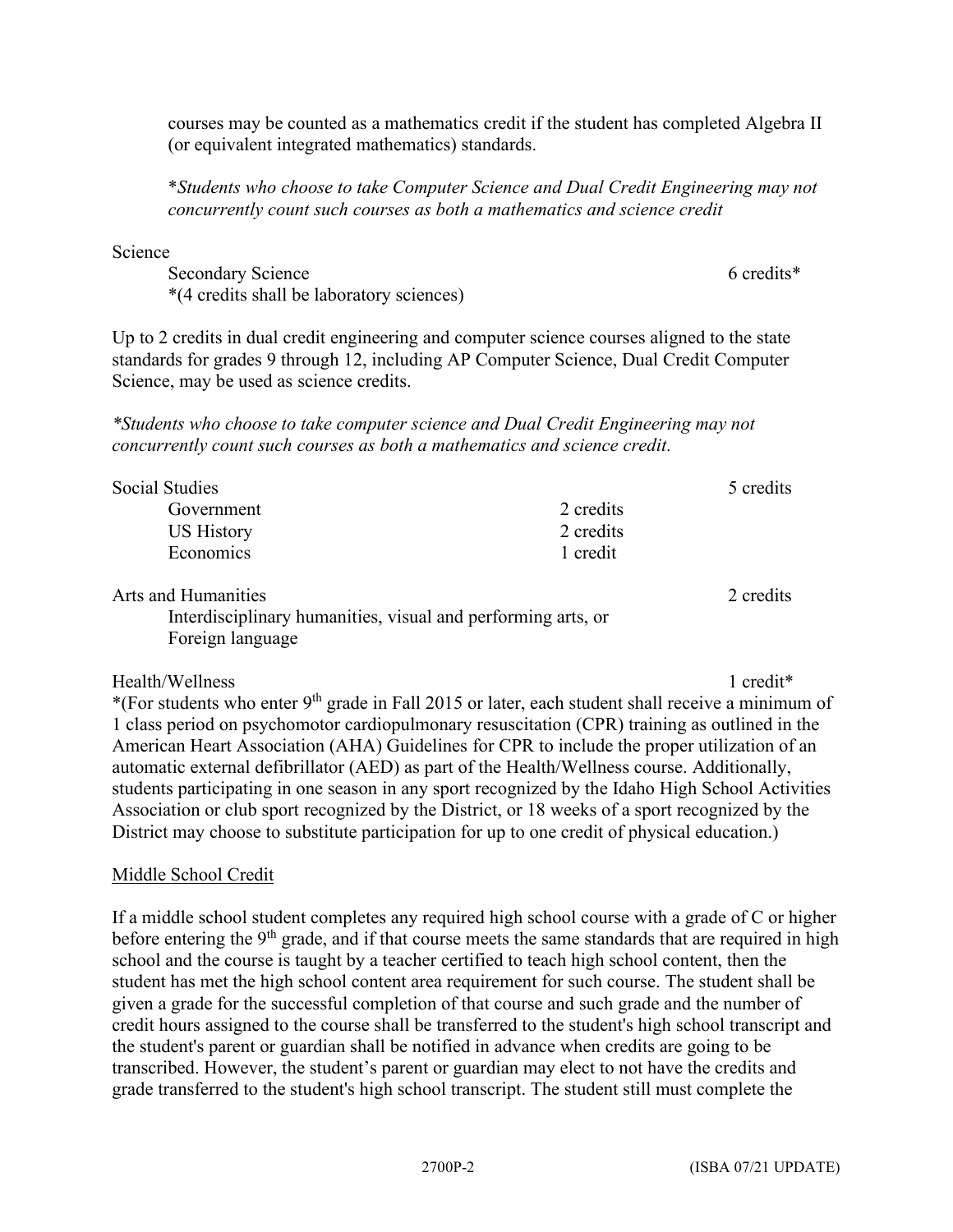required number of credits in all high school core subjects identified above in addition to the courses completed in middle school.

College Entrance Examination

A student must take one of the following college entrance or placement examinations before the end of the student's  $11<sup>th</sup>$  grade year: ACT or SAT.

A student may elect an exemption in their  $11<sup>th</sup>$  grade year from the college entrance exam requirement if the student is:

- 1. Enrolled in a special education program and has an Individual Education Plan that specifies accommodations not allowed for a reportable score on the approved tests;
- 2. Enrolled in a Limited English Proficient program for three academic years or less;
- 3. Enrolled for the first time in grade 12 at an Idaho high school after the spring statewide administration of the college entrance exam; or
- 4. Eligible to take an alternative assessment. In this case the student may instead take the ACCUPLACER placement exam during their senior year.

A student who misses the statewide administration of the college exam during the student's 11<sup>th</sup> grade year may instead take the examination during his or her  $12<sup>th</sup>$  grade year if the student:

- 1. Transferred to an Idaho school district during his or her  $11<sup>th</sup>$  grade year;
- 2. Was homeschooled during his or her  $11<sup>th</sup>$  grade year; or
- 3. Missed the spring statewide administration of the college entrance exam for a documented medical reason.

# Senior Project

A student shall complete a senior project that includes a written report and oral presentation by the end of grade 12. Senior projects may be multi-year projects, group or individual projects, or approved pre-internship or school to work internship programs at the discretion of the District. The project must include elements of research, development of a thesis using experiential learning or integrated project based learning experiences, and a presentation of the outcome. **Additional requirements for the senior project are the discretion of the District**.

Completion of a postsecondary certificate or degree at the time of high school graduation or an approved pre-internship or internship program may be used to satisfy this requirement.

# Idaho Standards Achievement Tests (ISAT)

In addition to obtaining the necessary credits as outlined above, a student will take the Idaho Student Achievement Test (ISAT) as defined by State Board of Education rules.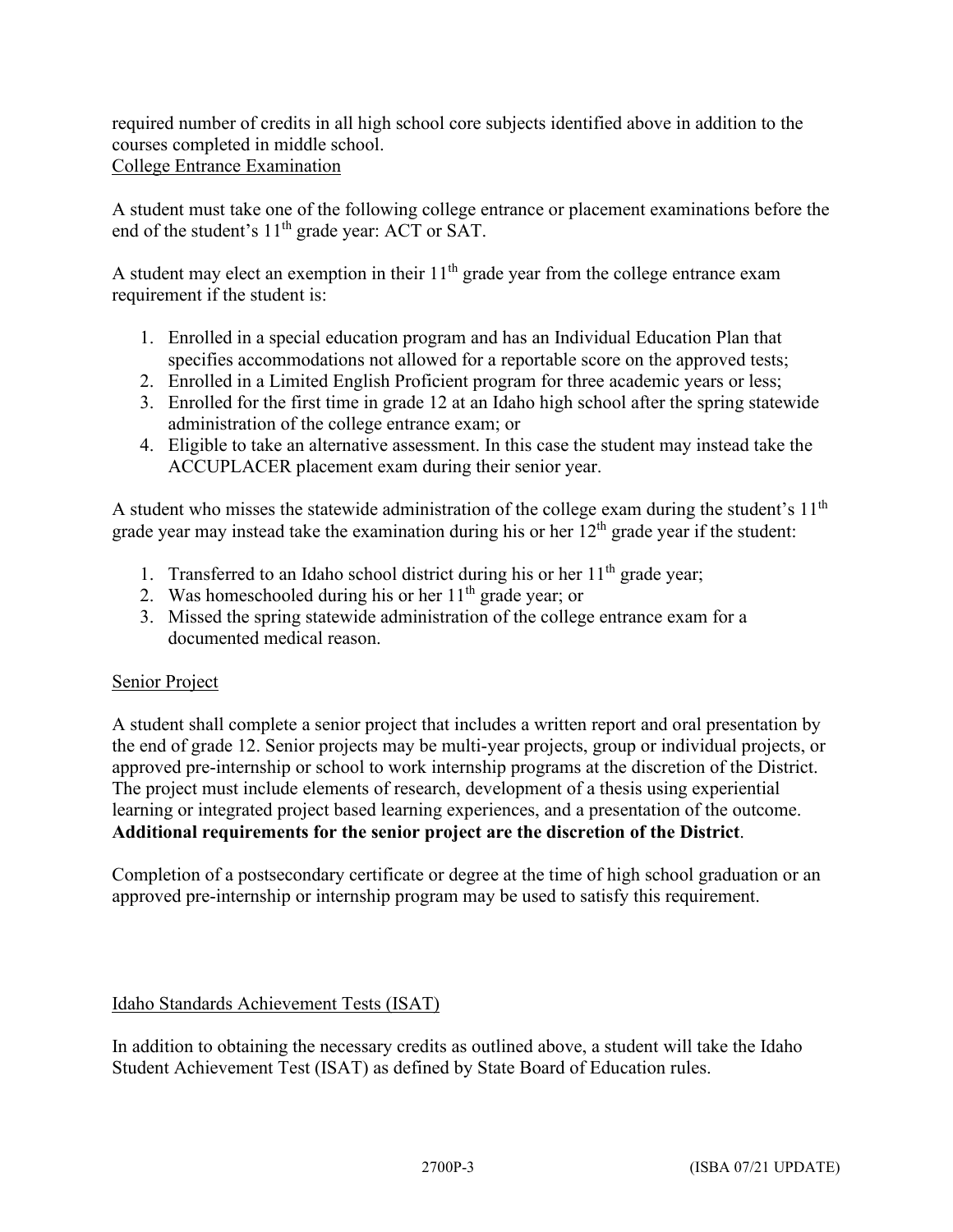## Civics Test

All secondary students must successfully pass the civics test or alternate path. "Civics test" as used herein means the 100 questions used by officers of the United States Citizenship and Immigration Services as a basis for selecting the questions posed to applicants for naturalization.

Any student who participates in a United States Government and Politics course and an associated college credit-bearing examination shall be deemed to have met this requirement.

The District will determine the method and manner in which to administer the civics test. A student may take the civics test, in whole or in part, at any time after enrolling in grade 7 and may repeat the test as often as necessary to pass the test. The District will document on the student's transcript that the student has passed the civics test.

The applicability of this requirement for students who receive special education services will be governed by the student's Individualized Education Plan.

### Waiver of Requirement

Graduation requirements generally will not be waived under any circumstances. However, in rare and unique hardship circumstances, the principal may recommend, and the Superintendent may approve, minor deviation from the graduation requirements.

#### Alternative Programs

Credit toward graduation requirements may be granted for planned learning experiences from accredited programs, such as summer school, college and university courses, correspondence courses, and online/virtual courses.

Credit for work experience may be offered when the work program is a part of and supervised by the school.

All classes attempted at Hansen Jr/Sr High School and all acceptable transfer credits shall be recorded on the transcript. All grades earned, including failures and retakes, shall be recorded as such and utilized in the calculation of Grade Point Average (GPA) and class rank. Credit shall be awarded only once regardless of repetition of the course.

### Honor Roll

A student must have a minimum GPA of 3.0 to be placed on the honor roll. Specific information regarding honors at graduation is included in the student handbook.

### Class Rank (GPA)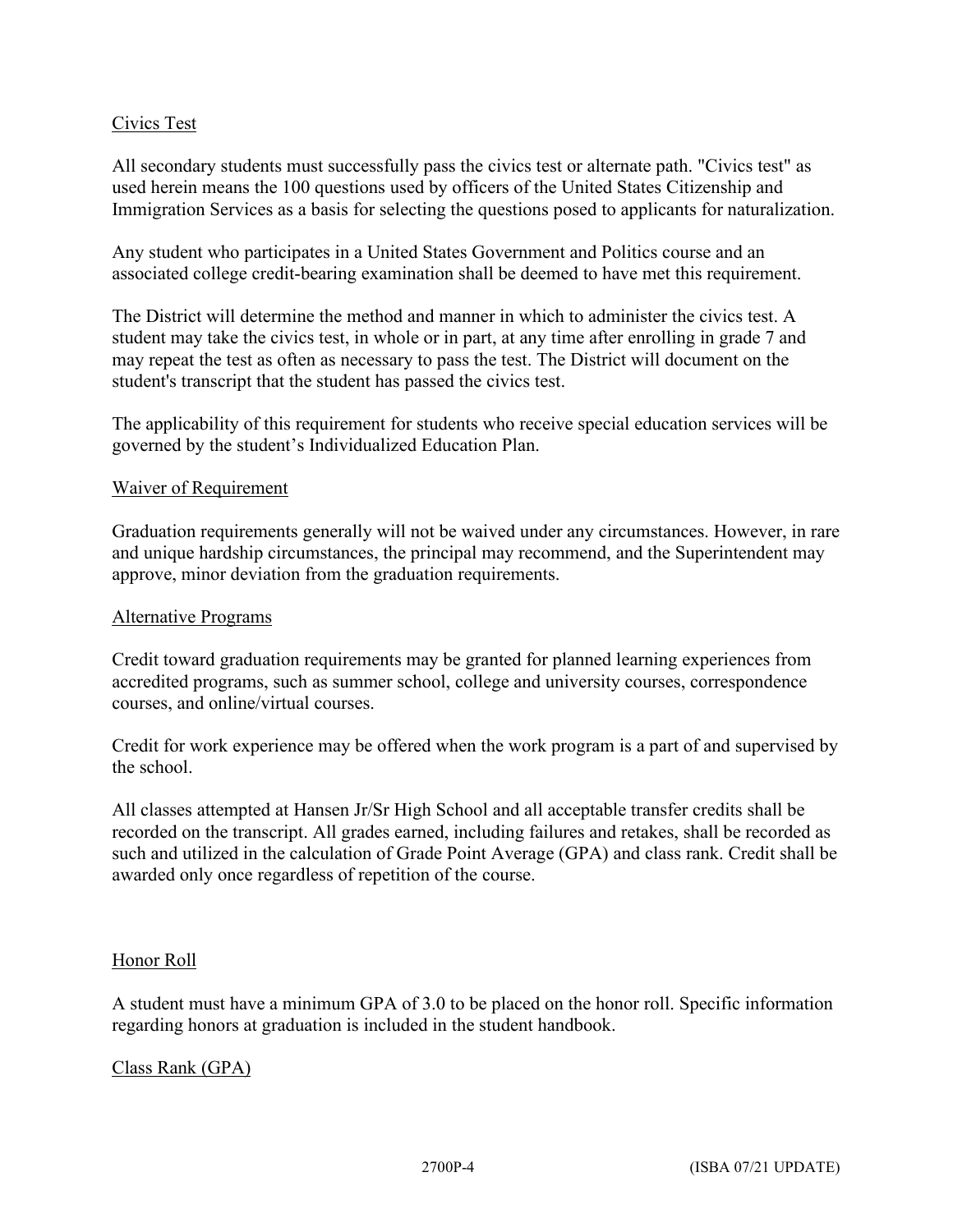Class rank is compiled from semester grades. Courses not eligible for GPA are designated with an asterisk on the report card.

## Early Graduation or Flexible Schedule

A student may, at the student's option and upon notification to the student's school, be relieved from completing their remaining high school graduation requirements and apply for a flexible schedule or graduate early if the student:

- 1. Is at least 16 years of age;
- 2. Maintains a cumulative 3.5 grade point average;
- 3. Obtains permission from a parent/guardian, if under the age of 18;
- 4. Achieves a college and career readiness score;
- 5. Files the following with school:
	- A. Notification of their intent to take a flexible schedule OR graduate early;
	- B. The student's participation portfolio; and
	- C. An essay of at least one page explaining why the student wishes to have a flexible schedule which must include the future plans using the flexible schedule OR early graduation;
- 6. Completes the following:
	- A. The required civics test;
	- B. The economics credit, government credits, and senior project required to graduate. A student's senior project may describe the student's experience in achieving a college and career readiness score and a detailed explanation of the student's future plan.

Students eligible for a flexible schedule may be relieved from high school graduation requirements in order to:

- 1. Take elective courses, career technical education programs, or courses selected by the student which are available within the District;
- 2. Participate in apprenticeships or internships;
- 3. Act as a tutor at any grade level; or
- 4. Engage in such other activities identified by the Board.

A student who is granted a flexible schedule must adhere to the plan submitted to the school as a part of their eligibility. Students who are under 18 may be modify their plan with the approval of the student's parent/guardian.

The Superintendent is authorized to create any procedures necessary to assist students to achieve early graduation or flexible schedule as well create incentives for participation in any early graduation program. Students who opt for a flexible schedule may apply for Advanced